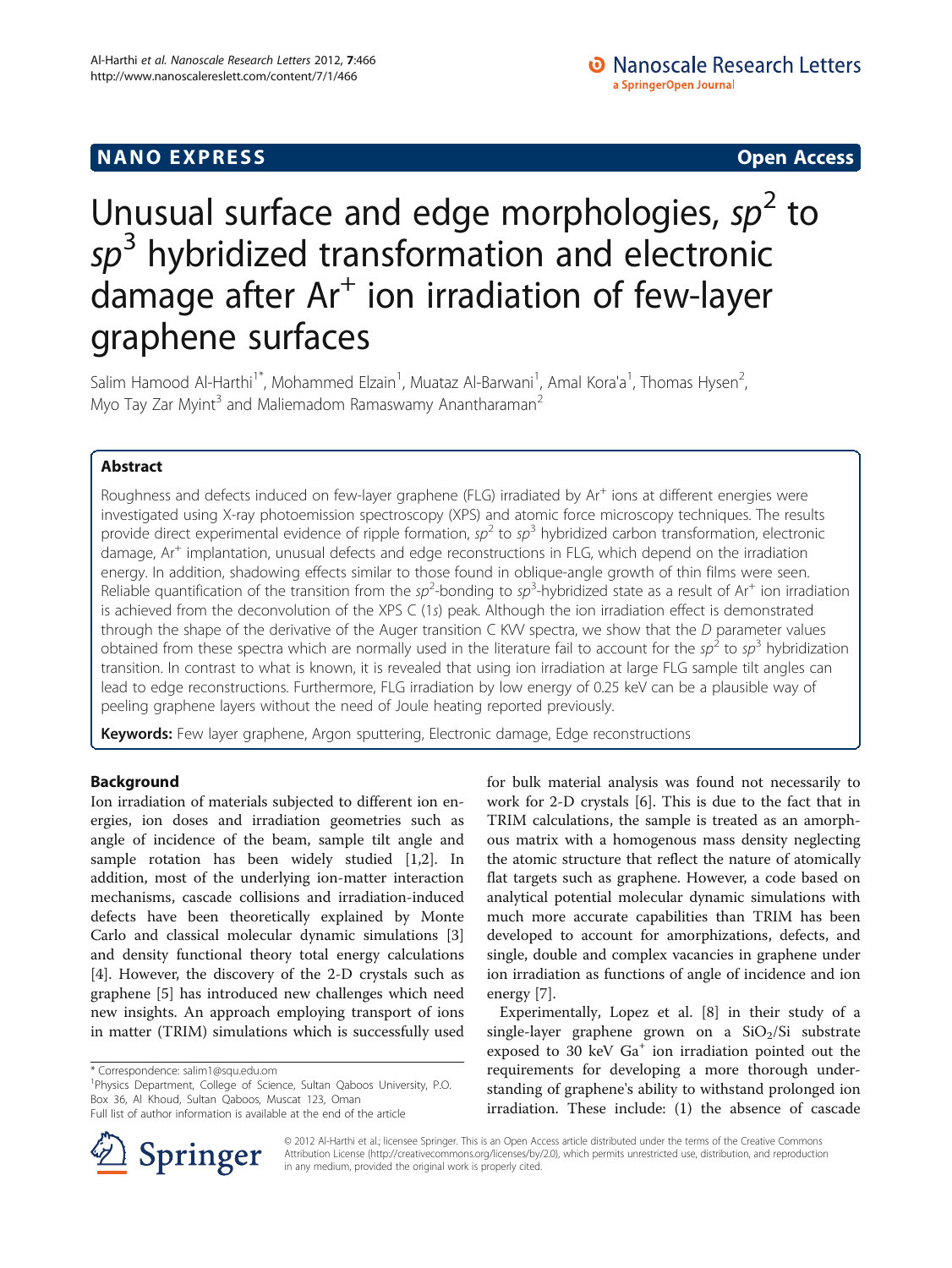collisions due to the 2-D graphene nature, (2) the possibility of C atoms not to be displaced from the lattice as the ion energy is completely transferred to the substrate underneath, (3) graphene open structure which facilitates the ion channeling, hence limiting the number of ion/target collisions and ejected carbon atoms, and (4) implanted ions which might cause a net positive charge to build up in graphene and electrostatically repel the subsequent incoming incident ions. In addition to the above issues, the importance of this study helps to understand the damage production mechanisms and types of defects created by the energetic ions in the sample for the efficient use of ion beams and optimization of the graphene cutting process [[7\]](#page-9-0). Furthermore, this study suggests the possibility of using graphene membranes in ion beam analysis [[9\]](#page-9-0), elimination of surface contaminants from ex situ prepared graphene layers [[10](#page-9-0)] and graphene defect-based applications. Although, unoptimized ion irradiation is expected to breakdown the graphene 2-D network, destroy its  $sp^2$  bonding configurations and affect the graphene carrier mobility, this study shade light on defects associated with this process which are equally important. In this respect, applications and mechanisms based on defects in graphene such ferromagnetism [[11\]](#page-9-0), creation of metallic wires [\[12](#page-10-0)], porous graphene for DNA detection [\[13](#page-10-0)], atmospheric pollutant filtration [[14\]](#page-10-0) and graphene hydrophobicity enhancement can be realized and understood.

Here, we have employed low energy  $Ar^+$  with energies from 0.25 to 5 keV at incidence angle of 45° and sample tilt angle of 66° to study the irradiation effects in FLG. In addition to defects found on flat irradiated areas, we show that FLG edge defects associated with  $sp^2$  to  $sp^3$ hybridized carbon transformation are most typical in the low energy range and irradiation geometry used. In addition, we show that the reliable quantification of the  $sp^2/sp^3$  hybridized state ratio as a function of irradiation energy can be achieved from the deconvolution of the XPS C 1s envelope. This ratio, together with newly developed features in the Auger transition C KVV spectra and  $\pi - \pi^*$  transition behavior as a function of irradiation energy provide insights on the FLG structural and electronic damage. Furthermore, we point out the possibility of a combined effect of ion implantation and ion reflection to be responsible for the low rate of sputtering of FLG.

## Methods

FLG samples were obtained by peeling layers from highly oriented pyrolytic graphite (HOPG ZYA) using adhesive tape. They were then fixed on steel substrates by double sided stick carbon tape. These substrates were then subjected to  $Ar^+$  ion irradiation for 30 min for energies ranging from 0.25 to 5 keV at incidence angle of 45° and sample tilt angle of 66° in the ultra high vacuum conditions.

XPS measurements were carried out using an Omicron Nanotechnology XPS system (Omicron NanoTechnology GmbH, Taunusstein, Germany) using a monochromatic Al K $\alpha$  radiation (hv = 1,486.6 eV). The source voltage and emission current were 15 kV and 20 mA, respectively. The base pressure at which the scans were done was 10−<sup>10</sup> mbar. The chemical composition of the sample was extracted from the wide scan using CASA XPS software (Fairley, N. CASA XPS, version 2.0; CASA Software Ltd., Devon, U.K.). Short scans were recorded at pass energy of 20 eV. In order to avoid charging effect during the scans, an electron gun flooding was used for charge compensation.

The nanoscale images presented were performed using Nanoscope V atomic force microscope (AFM) obtained in tapping mode using ultra high resolution cantilevers made of tungsten having radius of less than 1 nm and force constant of 46 N/m. During the imaging, both the scan rate and the imaging resolution were set at 0.5 Hz and  $512 \times 512$  pixels, respectively.

### Results and discussion

Figure [1](#page-2-0) represents AFM images for un-irradiated (central image) and irradiated FLG samples at different primary  $Ar^+$  ion energies ranging from 0.25 to 5 keV. At first glance, roughness and well-known ripple structures of varying sizes and wavelengths [\[15\]](#page-10-0) are visible after ion beam exposure. Careful analysis of the roughness parameters, mean roughness  $(R_a)$  and RMS roughness  $(R_a)$ reveals that the roughness is not monotonically increasing as a function of irradiation energy; instead, a reduction in the roughness is found at 1.5 keV as indicated in Figure [2](#page-2-0) - a sign of sputtering completion of FLG first layer at this irradiation energy.

The evolution of the large scale morphology was probed by two-dimensional power spectral density (PSD) analysis [[16,17](#page-10-0)]. PSD function provides a representation of the amplitude of a surface's roughness as a function of the spatial frequency. As shown in Figure [3](#page-3-0), all PSD functions show a linear dependence at high spatial frequency (f) with ripple wavelength ( $\lambda$ ) of =24 nm. After irradiation at 0.25 keV, the PSD spectrum superimposes to that of the un-irradiated sample, indicating negligible damage of the FLG surface. Interestingly, a decrease in the graphene PSD intensity is observed at energies higher than 0.25 keV for the spatial frequencies between 60 and 120  $\mu$ m<sup>-1</sup> (i.e., the area enclosed by a rectangle and labeled as first layer).

This suggests strong suppression, smoothing and lateral coarsening of ripple structures (i.e., decrease in PSD intensity, hence roughness amplitude) at these energies. At low frequency regime, the spectra show a switching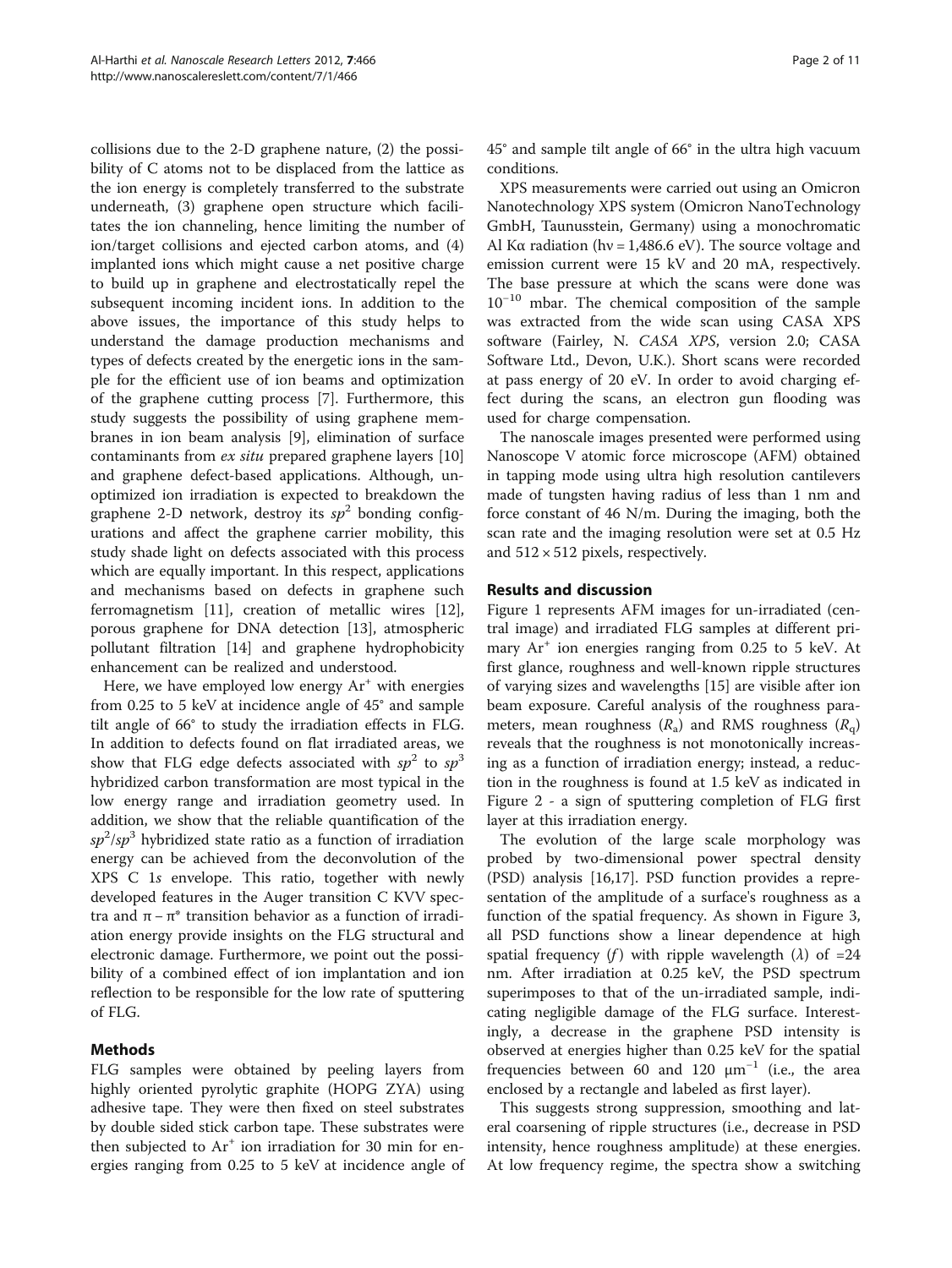<span id="page-2-0"></span>

behavior where the PSD intensities are seen to be higher than that of un-irradiated and increase by a factor of 10 and 100 for the 1.5 and 5 keV irradiations, respectively. This increase is a sign of large amplitude ripple formation with long periodicity of  $\lambda = 72$  nm that resulted from sputtering of both the first and the second graphene layers. It should be noted that the irradiation by 1.5 and 5 keV will only affect the first and the second FLG layers; hence, the assignment of 'second layer' and 'first layer' is used in Figure [3.](#page-3-0) This is supported by a comparison of depth data obtained from  $1 \times 1$  µm AFM images after irradiation of the samples at 1.5 and 5 keV.

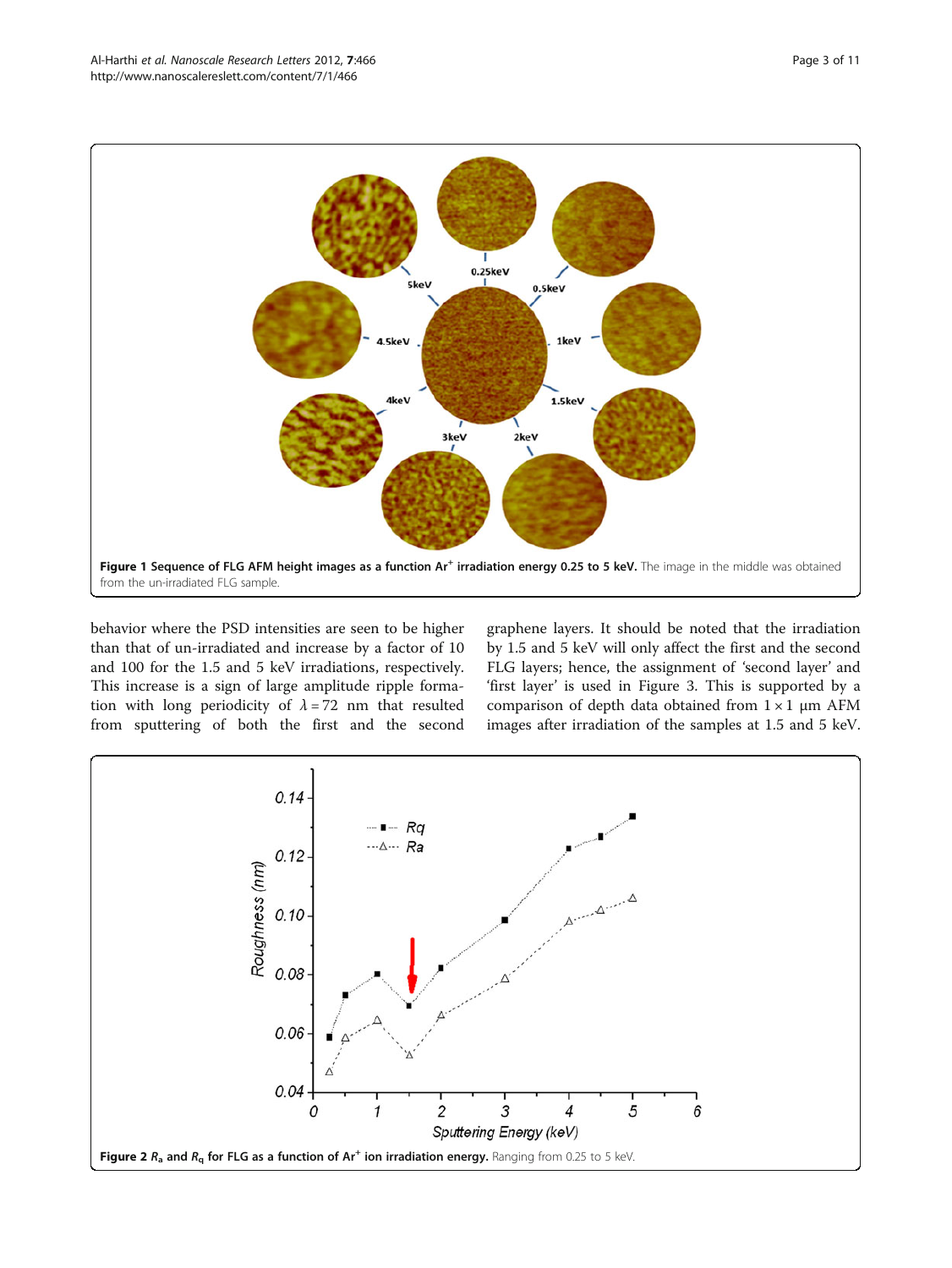<span id="page-3-0"></span>

The depth is based on the accumulation of data within specified area of the image, application of a Gaussian low-pass filter to the data to remove noise, and then obtaining depth comparisons between dominant features in a consistent, statistical manner [[18\]](#page-10-0). The results of this method are depicted in the inset of Figure [4.](#page-4-0) Considering 0.34 nm as the thickness of individual atomic planes in graphite [[19](#page-10-0)], the depth distribution seen in the histograms confirms the sputtering of one and two layers after 1.5 and 5 keV irradiations, respectively.

In order to further shed light on the morphology of the two layers after the 5-keV ion irradiation, the roughness exponent  $α$  has been determined from the 5-keV PSD spectrum in the high frequency region. It is evident that the spectrum shows bimodal intensity trend (i.e., two slopes as shown in Figure [4](#page-4-0)) which obeys the inverse power law  $K f^{-\beta}$  where  $\beta$  and K are the spectral index and spectral strength, respectively [\[20\]](#page-10-0). The two

slopes of the PSD in this region were found to be  $β<sub>1</sub> = 6.0$  and  $β<sub>2</sub> = 6.5$ . Since  $β$  is related to α by the equation  $α = (β - d)/2$  [[21\]](#page-10-0), where the line scan dimension d is 2, then  $\alpha_1 = (6-2)/2 = 2$  and  $\alpha_2 = (6.5 - 2)/2 = 2.25$ . Here,  $\alpha_1$  attributes to the roughness exponent associated to the first FLG layer and  $\alpha_2$  could be assigned to roughness exponent of the second FLG layer.

Figure [5](#page-5-0) shows the XPS survey spectra indicating the C  $(1s)$ , Ar  $(2p)$ , and Ar  $(2s)$  core level excitations recorded from FLG samples after Ar<sup>+</sup> ion irradiation at different energies. It is clear from the XPS spectra and from the inset of Figure [5](#page-5-0) that, as the irradiation energy increases, Ar<sup>+</sup> ions are implanted into the FLG and reached the saturation limit at energies  $\geq 3$  keV.

Also, variation in the effect of ion irradiation can be observed from the newly developed shoulder (shoulder labeled A) in the XPS spectra along with the increasing of the irradiation energy. The origin of shoulder A is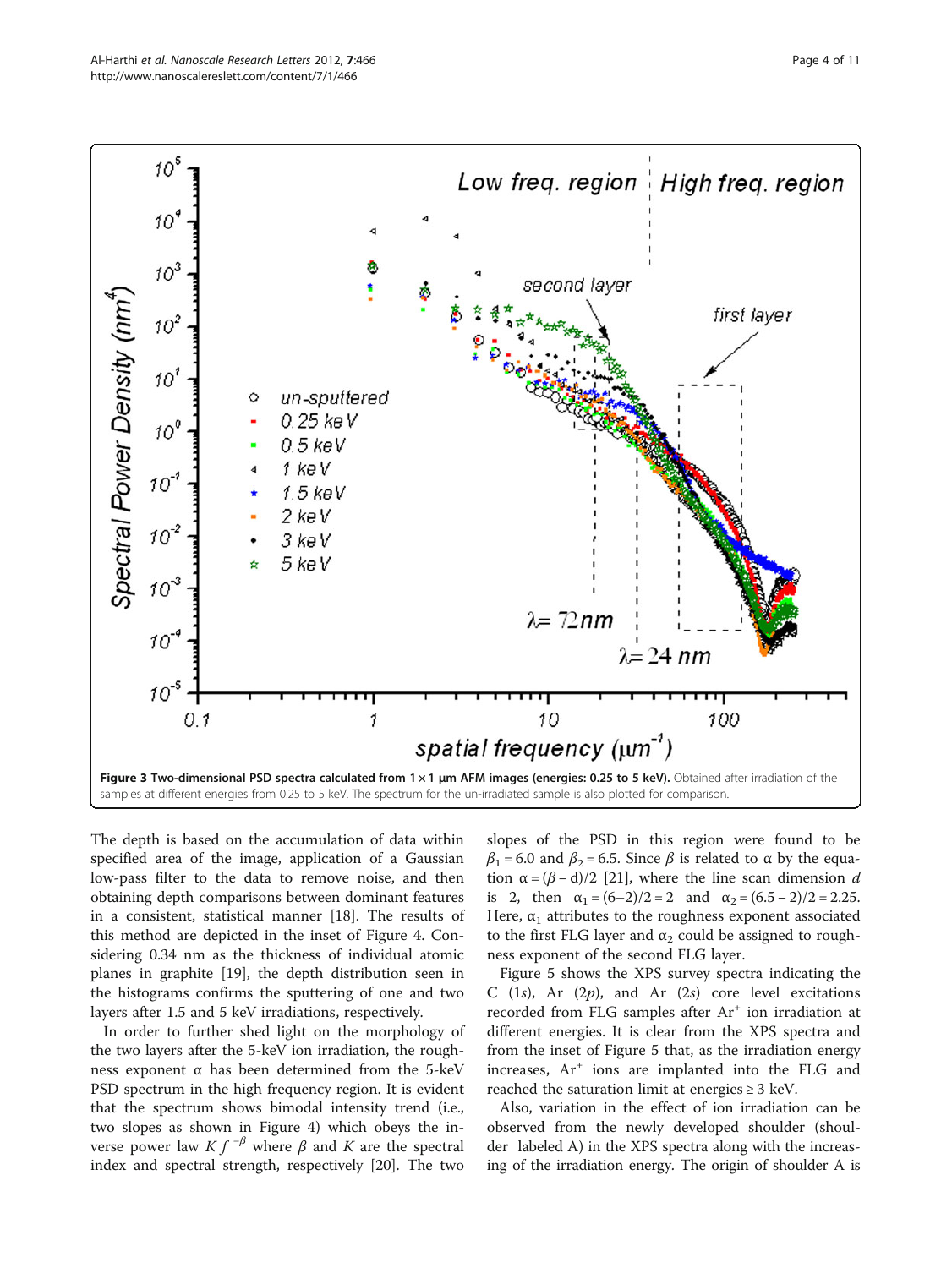<span id="page-4-0"></span>

unclear at the moment; however, complex defects previ-ously theoretically predicted [\[7](#page-9-0)] to be associated with Ar<sup>+</sup> irradiation might be the reason. In addition, the commonly observed  $\pi - \pi^*$  transition in graphene at binding energy of 290 eV [[22\]](#page-10-0) seems to gradually disappear as the irradiation energy is increased, indicating the FLG electronic damage. This is supported by the following further XPS investigations carried out to determine the transition from the  $sp^2$ -bonding to  $sp^3$ -hybridized state as a result of Ar<sup>+</sup> ion irradiation.

It can be concluded that the resilience (i.e., only two layers being sputtered with  $Ar^+$  at 5 keV for 30 min) of FLG to the  $Ar^+$  ion irradiation stems from the combined effect of the  $Ar^+$  implantation as evident from Figure [5](#page-5-0) and back scattering or reflection of the incoming ions due to the sample tilting. As the implanted  $Ar^+$  ions build up, they electrostatically repel subsequent incoming incident ions, therefore reducing number of ions involved in collisions. This charge repulsion can be understood from the ion concentration saturation observed in the inset of Figure [5](#page-5-0) at energies  $\geq$ 3 keV; a caution should be taken here as re-sputtering of the implanted  $Ar^+$  ions can also take place and lead to the saturation observed. Auxiliary experiments at constant irradiation energy and at different tilt sample angles were carried out to confirm the effect of the reflection of the incoming ions on the resilience of FLG. Indeed, the results (to be reported elsewhere) obtained from the ion irradiation of FLG samples at constant energy of 1 keV, and different sample tilt angles  $(\Phi)$  from 0° to 80° show that the amount of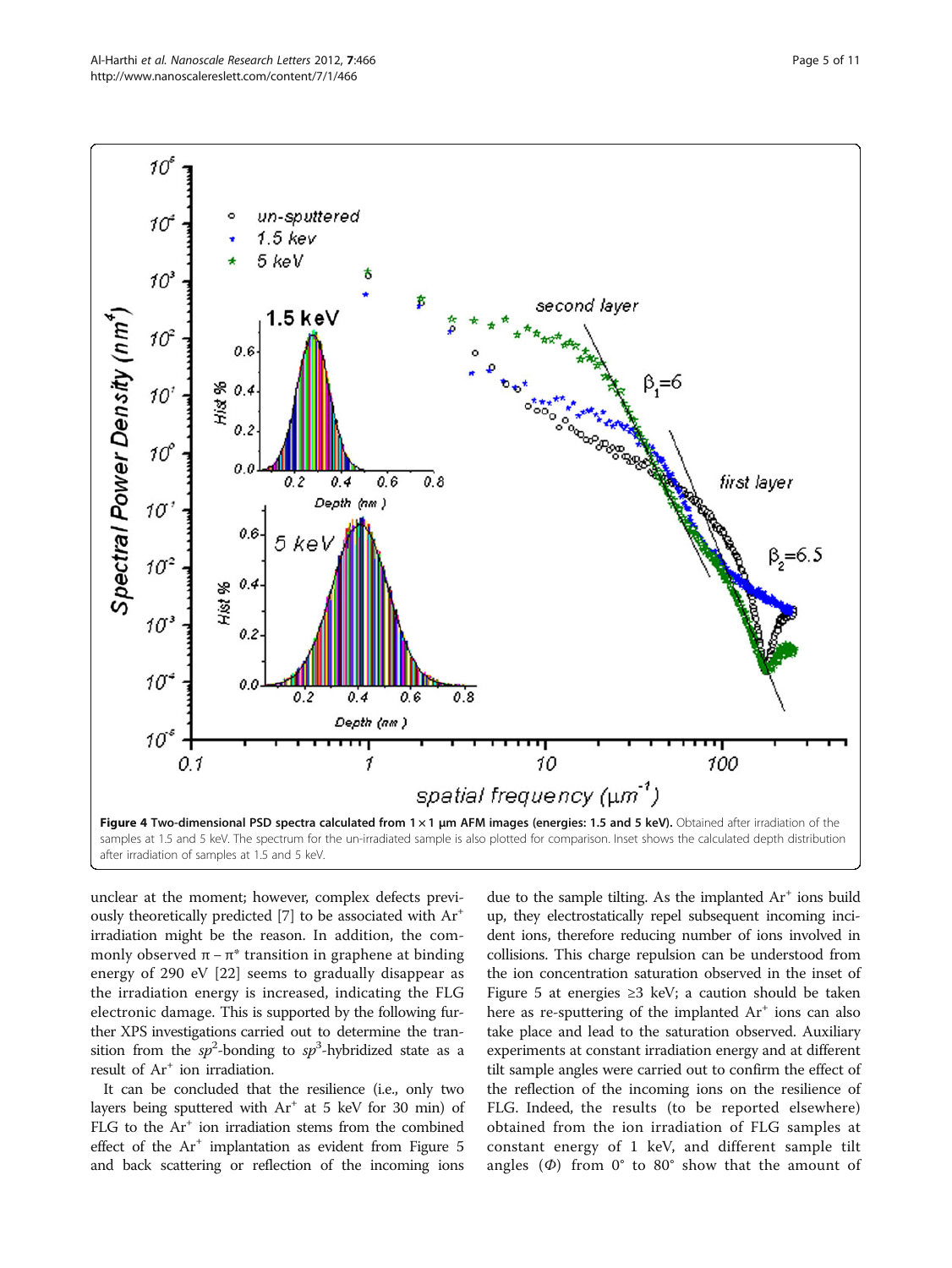<span id="page-5-0"></span>

implanted  $Ar^+$  ions seems to decrease as the tilt angle is increased.

Figure 6 shows the fitted C (1s) XPS spectra of FLG samples for the un-irradiated and irradiated at energies 0.5 and 4 keV. The fitting of the spectra were done by Gaussian-Lorentzian functions with a Shirley background subtraction [\[23](#page-10-0)]. The fitting yields two peaks positioned at 284.8 and 285.5 eV corresponding to  $sp^2$ and  $sp^3$ -hybridized states, respectively [[24](#page-10-0)]. The  $sp^2$  peak appears to be shifted to higher binding energies at high Ar<sup>+</sup> ion irradiation energies.

Quantification of the  $sp^2/sp^3$  ratio along with the full width at half maximum (FWHM) of the  $sp^2$  and  $sp^3$ peaks as a function of irradiation energy is shown in Figure [7](#page-6-0) and its inset, respectively. For the un-irradiated sample,  $sp^2$  hybridization dominates (i.e.,  $sp^2/sp^3 = 3.6$ , where  $sp^2 = 78\%$  and  $sp^3 = 22\%)$  - a FLG characteristic of a two-dimensional sheet of  $sp^2$  bonded carbon atoms in a honeycomb lattice [\[25](#page-10-0)-[27\]](#page-10-0). However, the presence of 22% of  $sp^3$  in the un-irradiated sample is attributed either to the edge of individual graphene layers or to the intrinsic  $sp<sup>3</sup>$  defects reported to exist in the FLG samples [\[28](#page-10-0)]. The well-known effect of transformation of  $sp^2$  to  $sp^3$ hybridization due to oxygen exposure of FLG [[29\]](#page-10-0) is ruled out in our case for the un-irradiated sample. This is justified by the absence of O 1s peak in the XPS spectra.

On the other hand, the initial irradiation of the FLG causes fast transformation of  $sp^2$  to  $sp^3$  hybridization as seen in region I of Figure [7](#page-6-0). The irradiation energies in this region induce irradiation damage dominated by

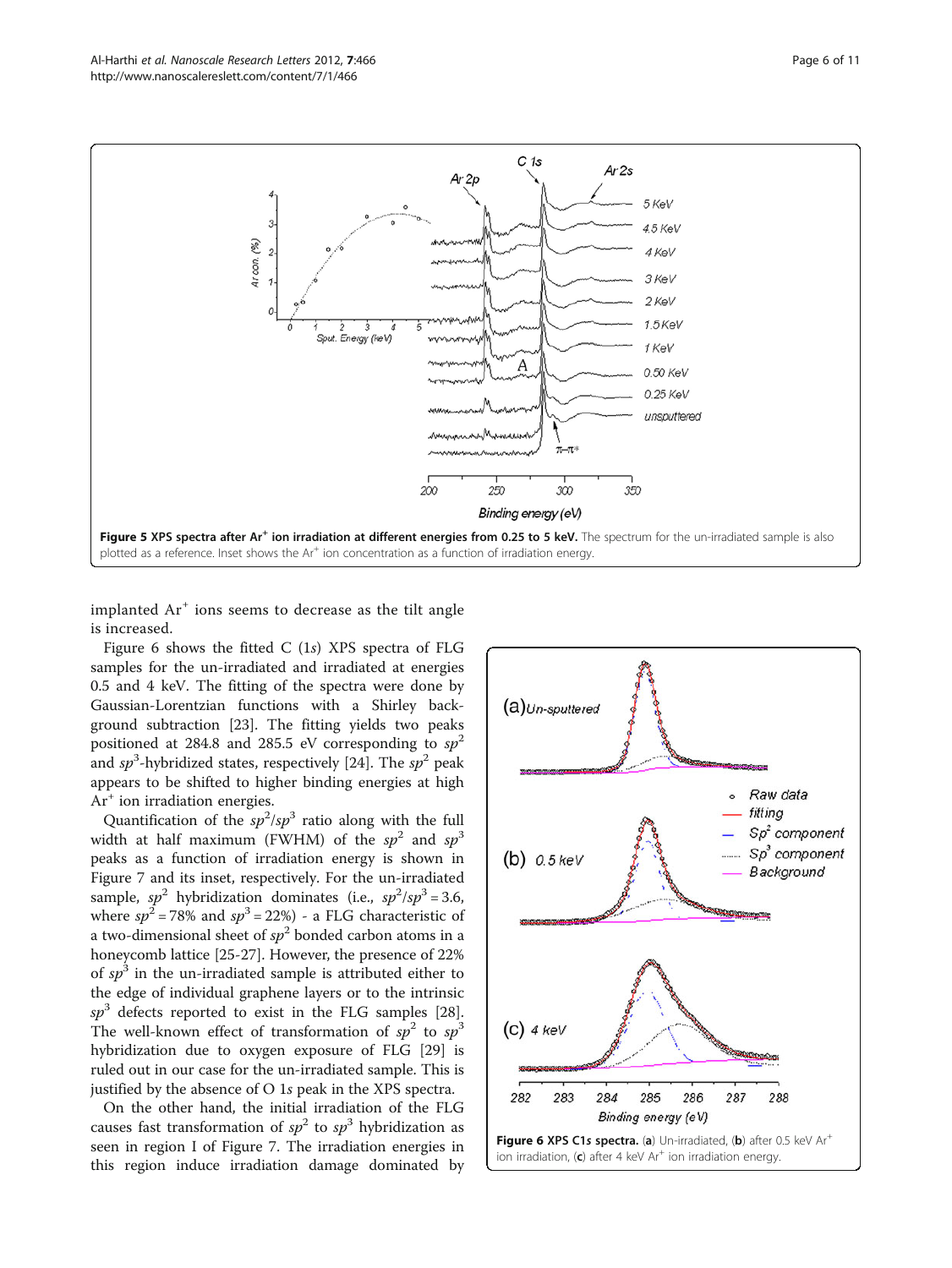<span id="page-6-0"></span>

large number of small pits (see AFM images in Figure [1](#page-2-0)) which give less  $sp^2$  character due to the enhanced possibility of the damage of the edge of the graphene structure, consequently the formation of dangling bonds. An amorphous stable mixture containing equal  $sp^2$  and  $sp^3$ hybridizations (i.e.,  $sp^2/sp^3=1$ ) is observed (region II) when employing irradiation energy in the range from 1.5 to 4 keV. At high irradiation energies above 4 keV, the number of transformed  $sp^2$  bonds seems to be slightly less as depicted in region III of Figure 7 compared to those of region II. This observation can be understood in two different ways by considering the morphology formed after the irradiation in the vertical and the lateral directions. First, in the vertical direction, the observation is supported with the conclusion of the depth distribution analysis where the third graphene layer was just found to be exposed at these high irradiation energies. Therefore, XPS is expected to directly detect the  $sp^2$ contribution from this layer and the layers beneath up to approximately 2 nm of the expected XPS sampling depth in the geometry used. In the lateral direction and as seen from the AFM image at 5 keV in Figure [1](#page-2-0), few large pits are formed due to the irradiation damage; hence, large untouched islands on the surface of the samples with better  $sp^2$  character are expected to exist. The reduced number and the large size of these pits are reflected from the long periodicity of  $\lambda$  = 72 nm and two orders of

magnitude increase in PSD intensity found in Figure [3](#page-3-0), respectively.

To further account for the effect of the ion irradiation, we adapt the commonly used first derivative of C KVV spectra obtained from XPS data [[30](#page-10-0)]. The selection of C KVV Auger transition reflects a self-convolution of the occupied valence band and can be used to distinguish carbon atoms at different hybridization states. Figure [8](#page-7-0) shows the binding energy width (D) between the most positive maximum and most negative minimum obtained from the first derivative Auger transition C KVV spectra recorded from FLG samples, as a function of  $Ar^+$  ion irradiation energy.

The D values are within the reported values of 21 to 23 eV for HOPG (multi-layer graphene) [\[31](#page-10-0)], but not sensitive to the irradiation energy. However, comparison between the intensities of shoulder A and peak B reflects the  $sp^2$  to  $sp^3$  transition trend similar to that observed in Figure 7. Here, the intensity difference between A and B reaches the minimum and stabilizes after ion irradiation in energy range between 1.5 and 4 keV. Slight increase in the intensity difference is found at energies above 4 keV. Although, the shape of derivative of Auger transition C KVV spectra gives the indication of the ion irradiation effect, the  $D$  parameter values obtained from these spectra fail to account for  $sp^2/sp^3$  hybridization transition, and reliable quantification of  $sp^2/sp^3$  ratio is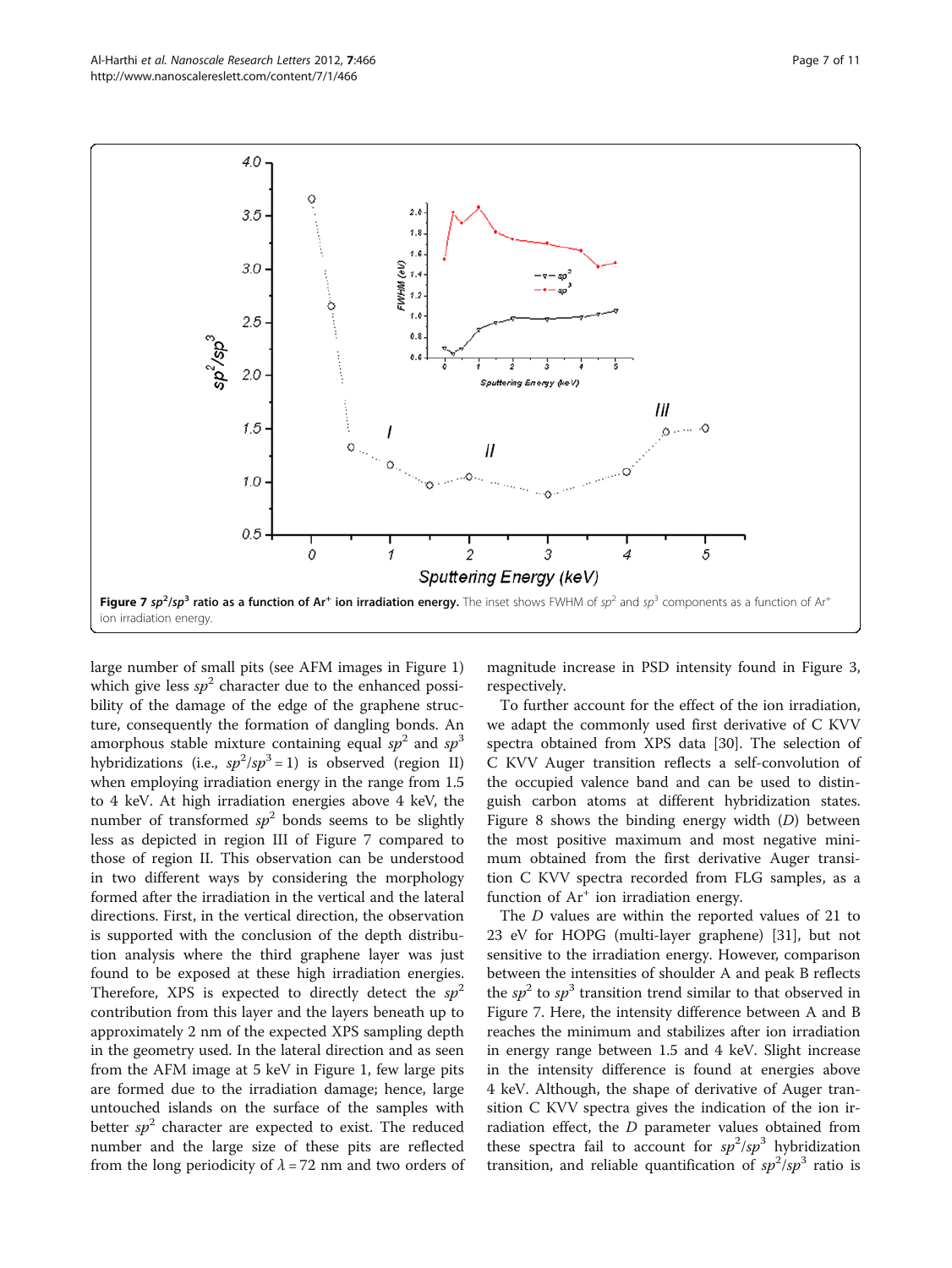<span id="page-7-0"></span>

only obtained from the deconvolution of the XPS C (1s) envelope as explained before and shown in Figure [6.](#page-5-0) Our preliminary results to exploit the roughness created by ion irradiation (surfaces shown in Figure [1\)](#page-2-0) for nanobubble formation and, consequently, creating graphene surfaces with less friction for different applications are promising. Supplement data shown in Figure S1 in Additional file [1](#page-9-0) support this claim where observed contact angle, size and density of nanobubbles deposited on the sputtered samples are observed to increase with surface roughness.

From all the above findings, it is clear that more than one factor can contribute to the  $sp^2$  to  $sp^3$  transformation mechanism. For example, irradiation energy will cause lattice displacement in the FLG which affects the FLG layer cross-linking, therefore contributing in the formation of new  $sp^3$  bonds. In addition, bonds can be broken to form  $sp^3$  due to the collision impact. This is evident from the XPS reduction of π electron (π bond) intensity as the irradiation energy is increased. Furthermore, bending (to be discussed later) and breaking of the graphene planes are likely to contribute to the  $sp<sup>2</sup>$  to  $sp<sup>3</sup>$  transformation observed.

We turn our discussion to the effect of  $Ar^+$  ion irradiation on the FLG edges. In contrary to the damage found in the flat regions, the edges of FLG are found to be much rougher; with four distinct features as shown in

Figure [9,](#page-8-0) (1) the upper edge regions are not smooth and show irradiation energy dependent wiggles, and (2) the shadowing effects similar to those found in oblique angle growth of thin films are observed [[32\]](#page-10-0).

In this case, the edges are seen to be lifted up and shadow the regions behind them; shadowing effects are seen from the cross section profile taken at a position shown by a solid line in Figure [9b](#page-8-0) and illustrated in Figure [9c](#page-8-0). (3) The lower edges act as weak points where more carbon sputtering takes place, and (4) new features (shown by arrow in Figure [9b\)](#page-8-0) at an angle of 53° from the edges are formed as the irradiation energy is increased. All irradiation features and their roughness amplitudes after 3 keV ion irradiation can be seen in the supplement data shown in Figure S2a,b in Additional file [2.](#page-9-0) The presence of these features is detected by the fast Fourier transform (FFT) analysis shown in the inset of Figure S2b in Additional file [2.](#page-9-0)

During the ion irradiation, unusual defects and edge reconstructions were also observed; defects appear only after ion irradiation and were not found in the unirradiated samples. Furthermore, these defects and edge reconstructions are similar to those reported by Zhang and Feng [\[33](#page-10-0)] during the growth of graphene and by Mathew et al. [\[34](#page-10-0)] after MeV proton beam irradiation of graphene, respectively. Figure [10a](#page-8-0) shows the AFM image of the obtained FLG after  $Ar^+$  ion irradiation of 1.5 keV. Few holes (enclosed by circles) can be clearly seen, suggesting the possibility of creating nanoporous graphene layers by ion irradiation for filtration applications. Increasing the ion irradiation to 4.5 keV, the peeling of graphene layers in the direction normal to the edge takes place which is associated with triangular-shaped FLG folding (enclosed by a circle) as shown in Figure [10b](#page-8-0). Furthermore, FLG folding along the edge (indicated by white arrow) is seen to take place.

This type of folding has been observed on the surface of FLG resembling single wall nanotubes or double wall nanotubes due to the single- or double-graphene layer folding back to itself [[35](#page-10-0)]. The folding observed might be due to the electron beam damage associated with scanning electron microscope and transmission electron microscope used while characterizing the samples in these studies. In our case, the folding is rather attributed to the irradiation process-induced damage which includes multi-layers of graphene as inferred from the thickness of folded layers ranging from 2 to 4 nm. Intense irradiation of the multi-folded layers can induce isolated particles (enclosed by a rectangle) and initiate wrinkles (indicated by black arrow) as seen in Figure [10b](#page-8-0). Similar edge reconstructions have been reported by Huang et al. [\[36](#page-10-0)], which are due to the graphene layer-by-layer peeling as a result of void formations and their migration towards the graphene edges.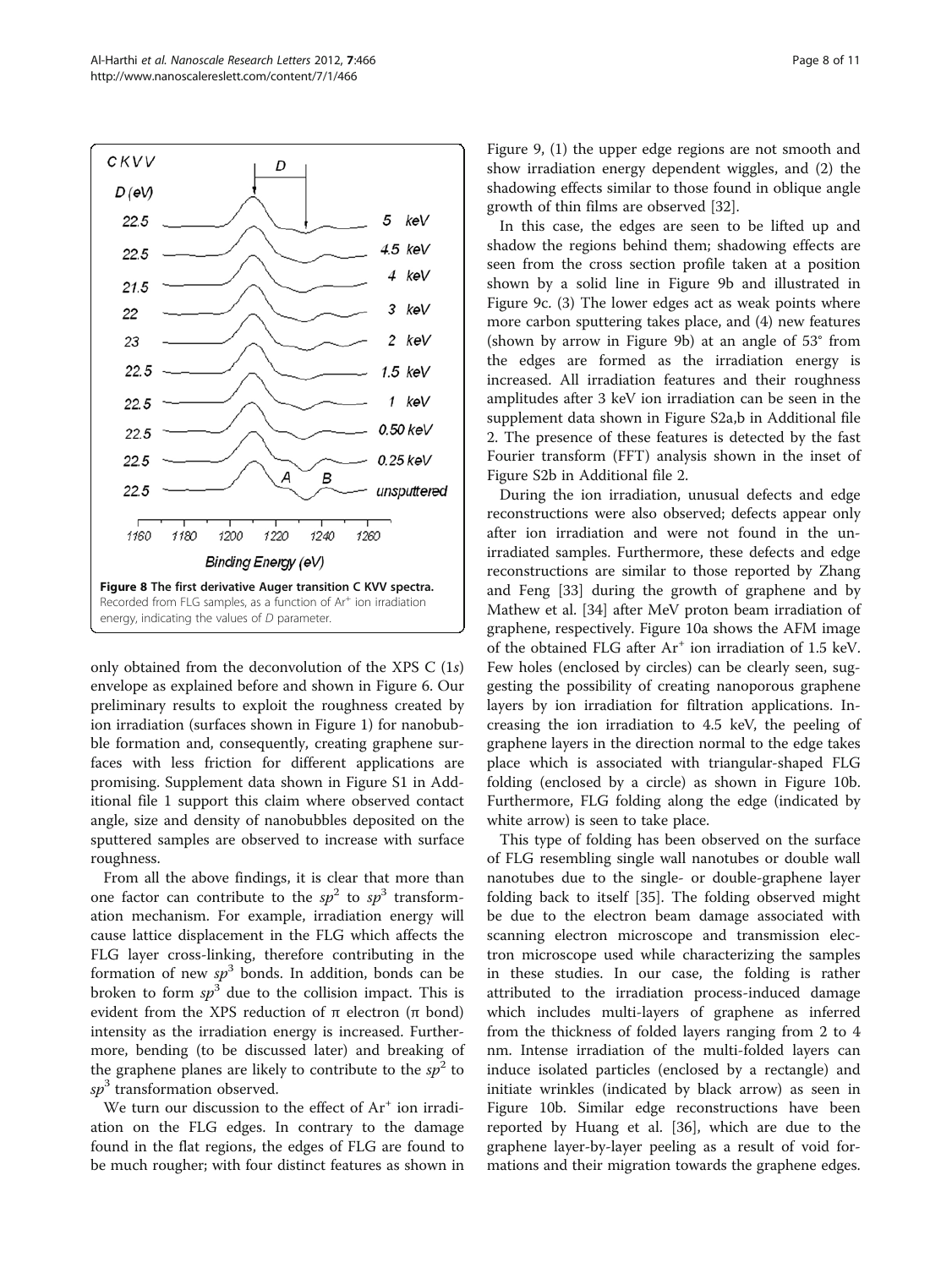<span id="page-8-0"></span>

This process was associated with atomic sublimation caused by Joule heating and facilitated by atomic displacement caused by high-energy electron irradiation. Despite the serious electronic and morphological damages at high energies, roughness, PSD, XPS,  $\pi - \pi^*$ transition,  $sp^2/sp^3$  ratio,  $sp^2$  and  $sp^3$  FWHM values and Auger transition C KVV spectra data analysis reveal that, using low energy of 0.25 keV  $Ar^+$  ion irradiation at large

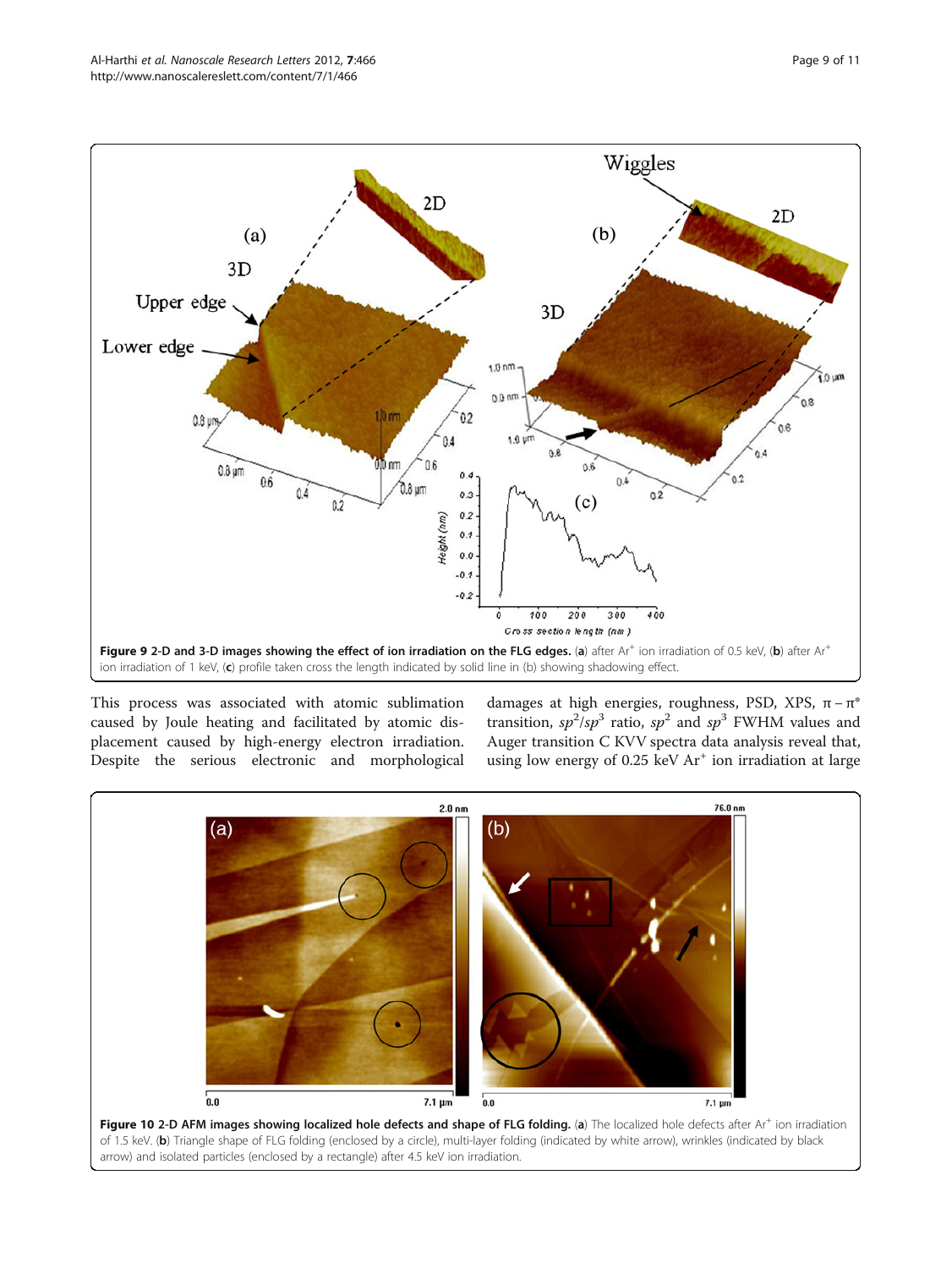<span id="page-9-0"></span>sample tilt angle at room temperature, is an alternative way of peeling graphene layers without the need of Joule heating.

## Conclusion

Ar<sup>+</sup> ion irradiation of FLG has been investigated in which ripple structure formation with varying amplitude and periodicity predominantly in the first two graphene layers was observed. In addition,  $sp^2$  to  $sp^3$  bonding transformation through the quantification of the deconvolution of the XPS C (1s) envelope along with electronic damage as deduced from the gradual disappearance of the  $\pi - \pi^*$ transition in graphene, as a function of irradiation energy, was found. Although the shape of derivative of Auger transition C KVV spectra provided an indication of the ion irradiation effect, the  $D$  parameter values obtained from these spectra failed to account for  $sp^2$  to  $sp<sup>3</sup>$  hybridization transition. Among others, energydependent edge wiggles, shadowing effects, defects (such as holes and FLG edge reconstructions) and edge folding which depend on the sputtering conditions were all found. The existence of these defects suggests the possibility of creating nanoporous FLG by ion irradiation and the development of high density nanobubble FLG surfaces for various applications. Furthermore, the combined effect of  $Ar^+$  implantation and sample tilt angle on FLG irradiation can explain the ion irradiation resilience of FLG. Although we looked specifically at  $Ar^+$  irradiation, our results can also provide insights into the response of FLG to irradiation by other noble gasses or other species. Despite the mixing of  $sp^2$  and  $sp^3$  is not desirable for the electronic properties of FLG, coming up with applications which depend on tuning  $sp^2/sp^3$  ratio will be essential to fully appreciate the importance of the ion irradiation of FLG. In addition, future investigations at atomic scale for the edge reconstructions and other defects will be essential to support the results of this study.

## Additional files

[Additional file 1:](http://www.biomedcentral.com/content/supplementary/1556-276X-7-466-S1.doc) Effect of surface roughness on the nanobubble **formation.** Figure S1a,b show 2-D and 3-D AFM images of nanobubbles formed on the unsputtered FLG sample. The height and lateral size of the bubbles range from 2 to 5 nm and from 15 to 30 nm, respectively. It is also clear that the bubbles are well dispersed in a random fashion. However, agglomeration and an increase in their size and number density are prominent features of the bubbles grown on the irradiated FLG samples as seen from Figure S1(c, d) and (e, f), respectively.

[Additional file 2:](http://www.biomedcentral.com/content/supplementary/1556-276X-7-466-S2.doc) Irradiation features and roughness amplitudes after 3-keV ion irradiation. Figure S2. (a) 3-D image showing the effect of ion irradiation on the FLG edges after  $Ar^+$  ion irradiation of 3 keV. A, B and C denote the irradiated edges, cross sputtered areas at 53° from A direction and shadowing features, respectively. (b) PSD obtained from the image shown in (a) showing the amplitude of the surface's roughness of features A, B, and C as a function of the spatial frequency. FFT of the image shown in (a) revealing the presence of features A, B and C is shown in the inset of (b).

#### Competing interests

The authors declare that they have no competing interests.

#### Authors' contributions

SHA contributed in the overall project design and implementation. ME and MA contributed in the data analysis. AK contributed in the atomic force microscopy experiments. TH contributed in the few layer graphene sample preparation and sputtering. MTZM contributed in the X-ray photoemission spectroscopy experiment and manuscript preparation. MRA contributed in the manuscript preparation. All authors read and approved the final manuscript.

#### Authors' information

SHA is an associate professor in Nanotechnology and Surface Science. ME is a professor in Theoretical Physics, doing first principle calculations. MA is an associate professor in Theoretical Physics and Computational Simulation Physics. AK is a masters degree student. TH is a Ph.D. student working on swift ions in materials. MTZM is a Ph.D. student working on nanotechnology. MRA is a professor in magnetism and head of the department.

#### Acknowledgment

Authors would like to thank Sultan Qaboos University for providing experimental facilities used in this study.

#### Author details

<sup>1</sup>Physics Department, College of Science, Sultan Qaboos University, P.O. Box 36, Al Khoud, Sultan Qaboos, Muscat 123, Oman. <sup>2</sup>Department of Physics, Cochin University of Science and Technology, Cochin-22, Kochi, Kerala 682 022, India. <sup>3</sup>Center of Excellence in Nanotechnology, Asian Institute of Technology, P.O. Box 4, Klong Luang, Pathumthani 12120, Thailand.

#### Received: 16 July 2012 Accepted: 5 August 2012 Published: 19 August 2012

#### References

- Kitagawa K, Yamakawa K, Fukushima H, Yoshiie T, Hayashi Y, Yoshida H, Shimomura Y, Kiritani M: Ion-irradiation experiment for the fundamental studies of damage evolution of fusion materials. J Nucl Mater 1985, 133–134:395–399.
- 2. Lehtinen O, Nikitin T, Krasheninnikov AV, Sun L, Banhart F, Khriachtchev L, Keinonen J: Characterization of ion-irradiation-induced defects in multiwalled carbon nanotubes. New J Phys 2011, 13:073004–073022.
- 3. Lehtinen O, Dumur E, Kotakoski J, Krasheninnikov AV, Nordlund K, Keinonen J: Production of defects in hexagonal boron nitride monolayer under ion irradiation. J Nucl Instrum Methods Phys Res B 2011, 269:1327–1331.
- Åhlgren EH, Kotakoski J, Krasheninnikov AV: Atomistic simulations of the implantation of low-energy boron and nitrogen ions into graphene. Phys Rev B 2011, 83:115424-115430.
- 5. Novoselov KS, Geim AK, Morozov SV, Jiang D, Zhang Y, Dubonos SV, Grigorieva IV, Firsov AA: Electric field in atomically thin carbon films. Science 2004, 306:666-669.
- 6. Bell DC, Lemme MC, Stern LA, Williams JR, Marcus CM: Precision cutting and patterning of graphene with helium ions. Nanotechnology 2009, 20:455301–455305.
- 7. Lehtinen O, Kotakoski J, Krasheninnikov AV, Keinonen J: Cutting and controlled modification of graphene with ion beams. Nanotechnology 2011, 22:175306–175313.
- 8. Lopez JJ, Greer F, Greer JR: Enhanced resistance of single-layer graphene to ion bombardment. J Appl Phys 2010, 107:104326-104329
- 9. Lehtinen O, Kotakoski J, Krasheninnikov AV, Tolvanen A, Nordlund K, Keinonen J: Effects of ion bombardment on a two-dimensional target: atomistic simulations of graphene irradiation. Phys Rev B 2011, 81:153401–153404.
- 10. Siokou A, Ravani F, Karakalos S, Frank O, Kalbac M, Galiotis C: Surface refinement and electronic properties of graphene layers grown on copper substrate: an XPS, UPS and EELS study. Appl Surf Sci 2011, 257:9785–9790.
- 11. Ugeda MM, Brihuega I, Guinea F, Gómez-Rodríuez JM: Missing atom as a source of carbon magnetism. Phys Rev Lett 2010, 104:096804–096807.